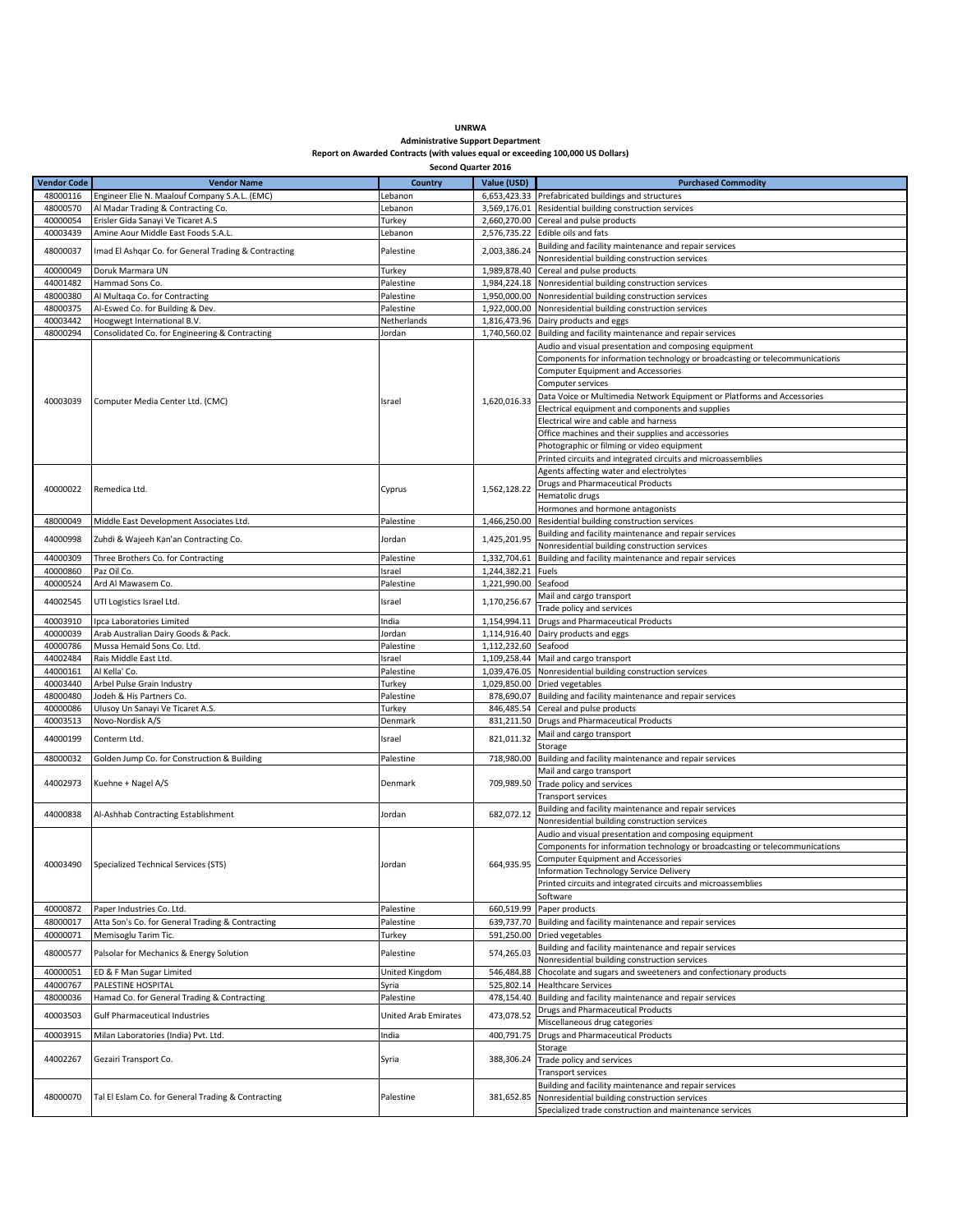| <b>UNRWA</b>                                                                    |
|---------------------------------------------------------------------------------|
| <b>Administrative Support Department</b>                                        |
| Report on Awarded Contracts (with values equal or exceeding 100,000 US Dollars) |

|                      | Second Quarter 2016                                              |            |            |                                                                                                        |  |  |  |  |
|----------------------|------------------------------------------------------------------|------------|------------|--------------------------------------------------------------------------------------------------------|--|--|--|--|
| 40003913             | Eskayef Bangladesh Limited                                       | Bangladesh |            | 326,491.61 Drugs and Pharmaceutical Products                                                           |  |  |  |  |
| 48000058             | Salama El-Emmar for Industry, General Trade & Contracting        | Palestine  |            | 317,495.00 Building and facility maintenance and repair services                                       |  |  |  |  |
| 40003899             | Cipla Ltd.                                                       | India      |            | 314,482.27 Drugs and Pharmaceutical Products                                                           |  |  |  |  |
| 44000505             | Med Pro Pharma Co. Ltd                                           | Lebanon    | 300,000.00 | Public administration and finance services                                                             |  |  |  |  |
|                      |                                                                  |            |            | Furniture and Furnishings                                                                              |  |  |  |  |
| 40000624             | El-Essi Co. for General Trading & Contracting                    | Palestine  |            | 279,399.53 Medical facility products                                                                   |  |  |  |  |
|                      |                                                                  |            |            | Specialized trade construction and maintenance services                                                |  |  |  |  |
| 48000028             | Future Bridge Co. for Engineering & General Contracting          | Palestine  |            | 274,605.35 Building and facility maintenance and repair services<br>Classroom decoratives and supplies |  |  |  |  |
| 40002741             | Regeneration of Industries Co. LLC                               | Jordan     | 264,353.81 | Furniture and Furnishings                                                                              |  |  |  |  |
| 40001384             | Mediterranean Oil Shipping & Transport Co.                       | Lebanon    | 263,550.97 | Fuels                                                                                                  |  |  |  |  |
| 48000062             | Sama El Madinah Company for General Trading & Contracting        | Palestine  | 254,365.60 | Specialized trade construction and maintenance services                                                |  |  |  |  |
|                      |                                                                  |            |            | Anti infective drugs                                                                                   |  |  |  |  |
| 40000327             | Jordan Sweden Medical and Sterilization Co.                      | Jordan     | 253.735.64 | Cardiovascular drugs                                                                                   |  |  |  |  |
|                      |                                                                  |            |            | <b>Drugs and Pharmaceutical Products</b>                                                               |  |  |  |  |
|                      |                                                                  |            |            | Hematolic drugs                                                                                        |  |  |  |  |
|                      |                                                                  |            |            | Mail and cargo transport                                                                               |  |  |  |  |
| 44000023             | Baltic Control Ltd.                                              | Denmark    | 250,857.87 | Manufacturing technologies                                                                             |  |  |  |  |
|                      |                                                                  |            |            | Storage<br>Hand tools                                                                                  |  |  |  |  |
|                      |                                                                  |            |            | Industrial Manufacturing and Processing Machinery and Accessories                                      |  |  |  |  |
|                      |                                                                  |            |            | Industrial process machinery and equipment and supplies                                                |  |  |  |  |
| 40001100             | Chehab Brothers S.A.L                                            | Lebanon    | 248,511.00 | Metal cutting machinery and accessories                                                                |  |  |  |  |
|                      |                                                                  |            |            | Raw materials processing machinery                                                                     |  |  |  |  |
|                      |                                                                  |            |            | Transportation components and systems                                                                  |  |  |  |  |
|                      |                                                                  |            |            | Welding and soldering and brazing machinery and accessories and supplies                               |  |  |  |  |
| 40002450             | International Business Partner (IBP)                             | Jordan     | 235,967.53 | <b>Business administration services</b>                                                                |  |  |  |  |
|                      |                                                                  |            |            | Office Equipment and Accessories and Supplies                                                          |  |  |  |  |
|                      |                                                                  |            |            | Batteries and generators and kinetic power transmission                                                |  |  |  |  |
| 40003292             | PSM for Protection, Safety & Security & Medical                  | Palestine  | 233,389.36 | Material Handling & Conditioning & Storage Machinery & their Accessories & Supplies                    |  |  |  |  |
| 44001032             |                                                                  |            |            | Personal safety and protection<br>Computer services                                                    |  |  |  |  |
|                      | Jordan Mobile Telephone Services Private Shareholding Co. (Zain) | Jordan     | 230,579.10 | <b>Beverages</b>                                                                                       |  |  |  |  |
|                      |                                                                  |            |            | Cereal and pulse products                                                                              |  |  |  |  |
|                      |                                                                  |            |            | Dairy products and eggs                                                                                |  |  |  |  |
|                      |                                                                  |            |            | Fresh vegetables                                                                                       |  |  |  |  |
| 40001821             | Abd Al Hamid Mohammad Al Kek                                     | Syria      | 226,663.19 | Live plants of high species or variety count flowers                                                   |  |  |  |  |
|                      |                                                                  |            |            | Meat and poultry products                                                                              |  |  |  |  |
|                      |                                                                  |            |            | Prepared and preserved foods                                                                           |  |  |  |  |
|                      |                                                                  |            |            | Seasonings and preservatives                                                                           |  |  |  |  |
|                      |                                                                  |            |            | Clothing                                                                                               |  |  |  |  |
| 40003855             | Zant Textile Co.                                                 | Palestine  | 224,425.28 | Containers and storage                                                                                 |  |  |  |  |
|                      |                                                                  |            |            | Furniture and Furnishings                                                                              |  |  |  |  |
|                      |                                                                  |            |            | Packaging materials<br>Bedclothes and table and kitchen linen and towels                               |  |  |  |  |
| 40001611             | Majed & Mohammad Al Zayed Ltd. Liability                         | Syria      | 213,135.37 | Clothing                                                                                               |  |  |  |  |
|                      |                                                                  |            |            | Domestic Appliances and Supplies and Consumer Electronic Products                                      |  |  |  |  |
| 40003909             | Macleods Pharma                                                  | India      | 211,624.18 | <b>Drugs and Pharmaceutical Products</b>                                                               |  |  |  |  |
| 48000147             | Ala'a Mo'ein Ismaeil                                             | Syria      | 209,990.55 | Building and facility maintenance and repair services                                                  |  |  |  |  |
|                      |                                                                  |            |            | Nonresidential building construction services                                                          |  |  |  |  |
| 48000151             | Bassam Madallah Hajeer                                           | Syria      | 200,200.00 | Building and facility maintenance and repair services                                                  |  |  |  |  |
| 48000025             | Imad Hassouna & Partner Co. for General Trading & Contracting    | Palestine  | 199,331.00 | Specialized trade construction and maintenance services                                                |  |  |  |  |
|                      |                                                                  |            |            | <b>Beverages</b>                                                                                       |  |  |  |  |
| 40004053             | La Mirage International Trading Co.                              | Palestine  | 194,202.84 | Chocolate and sugars and sweeteners and confectionary products                                         |  |  |  |  |
|                      |                                                                  |            |            | Dairy products and eggs<br>Prepared and preserved foods                                                |  |  |  |  |
| 48000150             | Khalil Yousef Dalloul                                            | Syria      | 190,881.60 | Gaseous fuels and additives                                                                            |  |  |  |  |
| 48000067             | El Ta'sies Co. for Trading & General Contracting                 | Palestine  | 180,000.00 | Nonresidential building construction services                                                          |  |  |  |  |
| 44002855             | Daryl Upsall Consulting International                            | Spain      | 170,265.31 | Management and Business Professionals and Administrative Services                                      |  |  |  |  |
| 40002881             | Universal Thermal Equipment Co. Ltd.                             | Jordan     | 168,336.21 | Building and facility maintenance and repair services                                                  |  |  |  |  |
|                      |                                                                  |            |            | Heating and ventilation and air circulation                                                            |  |  |  |  |
| 44003045             | Intralasik International Center of Ophthalmology                 | Syria      | 166,817.10 | <b>Healthcare Services</b>                                                                             |  |  |  |  |
| 40000348             | National Pharmaceutical Industries                               | Oman       | 163,768.05 | <b>Drugs and Pharmaceutical Products</b>                                                               |  |  |  |  |
| 40000031             | Medochemie<br>Wardet Al-Khateeb LLC                              | Cyprus     |            | 162,958.50 Drugs and Pharmaceutical Products                                                           |  |  |  |  |
| 40003626<br>44000310 |                                                                  | Syria      | 161,505.00 | Domestic Appliances and Supplies and Consumer Electronic Products                                      |  |  |  |  |
|                      | Tabaria Co. for General Trading & Ind.                           | Palestine  |            | 156,127.00 Specialized trade construction and maintenance services<br>Adhesives and sealants           |  |  |  |  |
|                      |                                                                  |            |            | Arts and crafts equipment and accessories and supplies                                                 |  |  |  |  |
|                      |                                                                  |            |            | Hand tools                                                                                             |  |  |  |  |
|                      |                                                                  |            |            | Industrial use papers                                                                                  |  |  |  |  |
|                      |                                                                  |            |            | Janitorial equipment                                                                                   |  |  |  |  |
|                      |                                                                  |            |            | Measuring and observing and testing instruments                                                        |  |  |  |  |
|                      |                                                                  |            |            | Office and desk accessories                                                                            |  |  |  |  |
| 40001207             | Fairco International                                             | Lebanon    |            | 152,999.11 Office machines and their supplies and accessories                                          |  |  |  |  |
|                      |                                                                  |            |            | Packaging materials                                                                                    |  |  |  |  |
|                      |                                                                  |            |            | Paper products                                                                                         |  |  |  |  |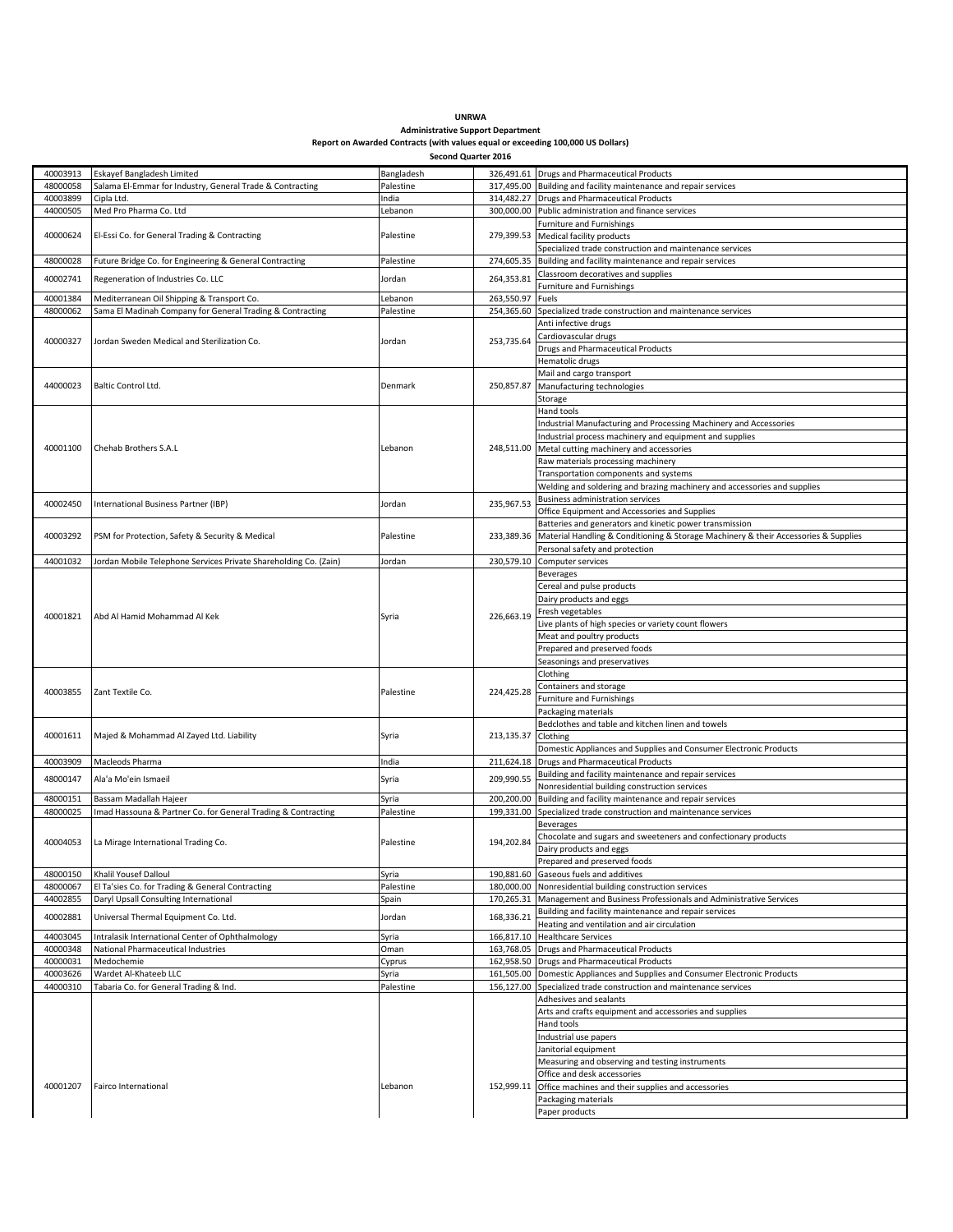| <b>UNRWA</b>                                                                    |
|---------------------------------------------------------------------------------|
| <b>Administrative Support Department</b>                                        |
| Report on Awarded Contracts (with values equal or exceeding 100,000 US Dollars) |

| Second Quarter 2016 |  |  |
|---------------------|--|--|
|---------------------|--|--|

|                      |                                                                                      |                             |                      | Printed media                                                                                                      |
|----------------------|--------------------------------------------------------------------------------------|-----------------------------|----------------------|--------------------------------------------------------------------------------------------------------------------|
|                      |                                                                                      |                             |                      |                                                                                                                    |
|                      |                                                                                      |                             |                      | Printing and publishing equipment                                                                                  |
|                      |                                                                                      |                             |                      | Resin and Rosin and Rubber and Foam and Film and Elastomeric Materials                                             |
|                      |                                                                                      |                             |                      | Rope and chain and cable and wire and strap                                                                        |
|                      |                                                                                      |                             |                      | Wound care products                                                                                                |
| 44001783             | <b>Assad University</b>                                                              | Syria                       |                      | 152,205.88 Healthcare Services                                                                                     |
| 44000508             | Mohamad Shehadi El Sayyed                                                            | Lebanon                     | 139.741.00           | Building and facility maintenance and repair services                                                              |
|                      |                                                                                      |                             |                      | Specialized trade construction and maintenance services                                                            |
| 40000588             | Muian Hamdouna for General Trading                                                   | Palestine                   |                      | 139,400.00 Bread and bakery products                                                                               |
| 48000575             | Dar Al Handasah Nazih Taleb & Partners SAL                                           | Lebanon                     |                      | 138,088.42 Photographic services                                                                                   |
| 48000382             | Al-Quds for Engineering, Construction & Contracting                                  | Palestine                   |                      | 135,000.00 Building and facility maintenance and repair services                                                   |
| 44000377             | Ahmed Ismail Amayri                                                                  | Lebanon                     |                      | 134,718.00 Building and facility maintenance and repair services                                                   |
|                      |                                                                                      |                             |                      | Office and desk accessories                                                                                        |
|                      |                                                                                      |                             |                      |                                                                                                                    |
| 40000703             | Hirbawi Investment & Int'l Trade Co.                                                 | Palestine                   | 134,350.21           | Office supplies                                                                                                    |
|                      |                                                                                      |                             |                      | Paints and primers and finishes                                                                                    |
|                      |                                                                                      |                             |                      | Paper products                                                                                                     |
| 48000482             | Hussam Ali Tukly                                                                     | Lebanon                     |                      | 133,017.50 Building and facility maintenance and repair services                                                   |
|                      |                                                                                      |                             |                      | Batteries and generators and kinetic power transmission                                                            |
|                      |                                                                                      |                             |                      | Containers and storage                                                                                             |
|                      |                                                                                      |                             |                      | Fluid and gas distribution                                                                                         |
|                      |                                                                                      |                             |                      | Gaskets                                                                                                            |
|                      |                                                                                      |                             |                      | Industrial filtering and purification                                                                              |
| 40003533             | Fiat Group Automobiles SPA                                                           | Italy                       | 126,279.31           | Industrial pumps and compressors                                                                                   |
|                      |                                                                                      |                             |                      |                                                                                                                    |
|                      |                                                                                      |                             |                      | Measuring and observing and testing instruments                                                                    |
|                      |                                                                                      |                             |                      | Power sources                                                                                                      |
|                      |                                                                                      |                             |                      | Structural components and basic shapes                                                                             |
|                      |                                                                                      |                             |                      | Transportation components and systems                                                                              |
| 44003060             | Al-Bassel Hospital - Damascus                                                        | Syria                       |                      | 123,783.12 Healthcare Services                                                                                     |
|                      |                                                                                      |                             |                      | Musical Instruments and parts and accessories                                                                      |
| 40003295             | Qaraman Co.                                                                          | Palestine                   | 122,696.00           | Office machines and their supplies and accessories                                                                 |
|                      |                                                                                      |                             |                      | Cardiovascular drugs                                                                                               |
|                      |                                                                                      |                             |                      | Central nervous system drugs                                                                                       |
| 40003578             | Birzet Pharmaceuticals Co.                                                           | Palestine                   | 121,511.28           | Hematolic drugs                                                                                                    |
|                      |                                                                                      |                             |                      |                                                                                                                    |
|                      |                                                                                      |                             |                      | Hormones and hormone antagonists                                                                                   |
| 40003935             | Umedica Laboratories Pvt. Ltd.                                                       | India                       | 120,948.60           | <b>Drugs and Pharmaceutical Products</b>                                                                           |
| 44000540             | <b>Star Contractors Starcom</b>                                                      | Lebanon                     |                      | 120,521.11 Building and facility maintenance and repair services                                                   |
|                      |                                                                                      |                             |                      | Adhesives and sealants                                                                                             |
|                      |                                                                                      |                             |                      | Containers and storage                                                                                             |
|                      |                                                                                      |                             |                      | Fluid and gas distribution                                                                                         |
|                      |                                                                                      |                             |                      | Grinding and polishing and smoothing materials                                                                     |
|                      |                                                                                      |                             |                      | Hand tools                                                                                                         |
|                      |                                                                                      |                             |                      | Hardware                                                                                                           |
|                      |                                                                                      |                             |                      |                                                                                                                    |
| 40001343             |                                                                                      |                             |                      | Heating and ventilation and air circulation                                                                        |
|                      |                                                                                      |                             |                      |                                                                                                                    |
|                      | Lebeco SAL                                                                           | Lebanon                     | 117,088.70           | Industrial refrigeration                                                                                           |
|                      |                                                                                      |                             |                      | Lapidary machinery and equipment                                                                                   |
|                      |                                                                                      |                             |                      | Metal cutting machinery and accessories                                                                            |
|                      |                                                                                      |                             |                      | Pipe piping and pipe fittings                                                                                      |
|                      |                                                                                      |                             |                      | Plumbing fixtures                                                                                                  |
|                      |                                                                                      |                             |                      |                                                                                                                    |
|                      |                                                                                      |                             |                      | Security surveillance and detection                                                                                |
|                      |                                                                                      |                             |                      | Structural materials                                                                                               |
|                      |                                                                                      |                             |                      | Tubes tubing and tube fittings                                                                                     |
| 40001497             | Said Gomaa Est.                                                                      | Lebanon                     |                      | 115,000.00 Material handling machinery and equipment                                                               |
| 40004077             | Raymond Feghali Machinery & Tools SARL                                               | Lebanon                     | 115,000.00           | Industrial Manufacturing and Processing Machinery and Accessories                                                  |
|                      |                                                                                      |                             |                      | Raw materials processing machinery                                                                                 |
| 48000134             | Tawfiq Abdul Majid Taha                                                              | Lebanon                     |                      | 114,283.40 Building and facility maintenance and repair services                                                   |
|                      |                                                                                      |                             |                      | Building and facility maintenance and repair services                                                              |
| 48000149             | Nader Mhammmad Basheer Bouka                                                         | Syria                       | 113,735.00           | Nonresidential building construction services                                                                      |
|                      |                                                                                      |                             |                      | Batteries and generators and kinetic power transmission                                                            |
|                      |                                                                                      |                             |                      |                                                                                                                    |
|                      |                                                                                      |                             |                      | Bearings and bushings and wheels and gears                                                                         |
|                      |                                                                                      |                             |                      | Containers and storage                                                                                             |
|                      |                                                                                      |                             |                      | Electrical equipment and components and supplies                                                                   |
|                      |                                                                                      |                             |                      | Fluid and gas distribution                                                                                         |
|                      |                                                                                      |                             |                      | Fuels                                                                                                              |
|                      |                                                                                      |                             |                      | Gaskets                                                                                                            |
| 40000852             | O.K.I General Trading LLC                                                            | <b>United Arab Emirates</b> | 110,759.84           | Hardware                                                                                                           |
|                      |                                                                                      |                             |                      | Heating and ventilation and air circulation                                                                        |
|                      |                                                                                      |                             |                      | Industrial filtering and purification                                                                              |
|                      |                                                                                      |                             |                      | Industrial pumps and compressors                                                                                   |
|                      |                                                                                      |                             |                      |                                                                                                                    |
|                      |                                                                                      |                             |                      | Pipe piping and pipe fittings                                                                                      |
|                      |                                                                                      |                             |                      | Power sources                                                                                                      |
|                      |                                                                                      |                             |                      | Transportation components and systems                                                                              |
|                      |                                                                                      |                             |                      | Transportation services equipment                                                                                  |
| 44000674             | <b>Bisan Hospital</b>                                                                | Syria                       |                      | 110,695.19 Healthcare Services                                                                                     |
| 40001795             | General Estab. for Electricity                                                       | Syria                       | 110,627.45 Utilities |                                                                                                                    |
| 48000051<br>44000090 | Mustafa Hunaideq & Partners Co. for General Contracting<br>Arab Orient Insurance Co. | Palestine<br>Jordan         |                      | 110,582.50 Specialized trade construction and maintenance services<br>110,000.00 Insurance and retirement services |